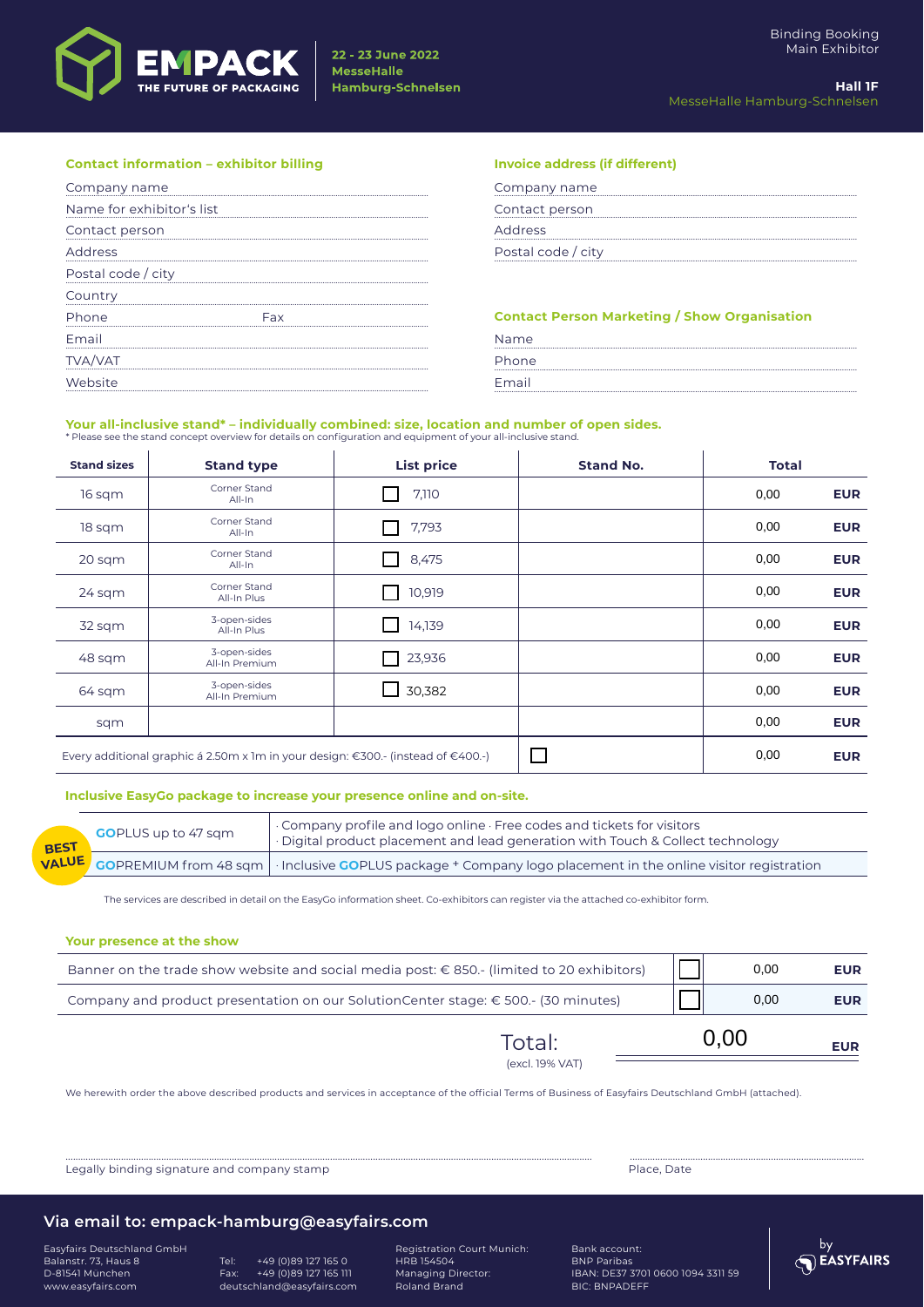

**Hall 1F** MesseHalle Hamburg-Schnelsen

## **All-In** (Stand example 15 m² L stand) **15 - 23 m² Equipment:**



- 
- GOPLUS marketing package included
- Modular stand construction
- 2x graphics\*\*, each 100 cm (width) x 250 cm (height) in your design\*
- 1x name board (company name & stand number, standard black on white print), 200 cm x 50 cm, mounted horizontally
- Floor carpet standard rips DIN 4102-1/EN 13501-1, color anthracite
- 1 table, round, white
- 2 chairs, white
- 1 brochure holder
- 1 waste basket
- 1 LED lightspot every 4m² of stand area

• GOPLUS marketing package included

• 1 triple socket, 1KW/230V

## **All-In Plus** (Stand example 24 m² L stand) **24 - 47 m² Equipment:**



- 
- Modular stand construction
- 4x graphics\*\*, each 100 cm (width) x 250 cm (height) in your design\* • 2x name boards (company name & stand number,
- standard black on white print), 200cm x 50cm, mounted horizontally
- Floor carpet standard rips DIN 4102-1/EN 13501-1, color anthracite
	- 1 counter, white
- 2 tables, round, white
- 4 chairs, white
- 1 bartable, white
- 2 barstools, white
- 1 lockable 2m² cabin with tower modules (each 100 cm x 100 cm, cabin's height to 350 cm)

• GOPREMIUM marketing package included

- 1 brochure holder
- 1 waste basket
- 1 LED lightspot every 4m² of stand area
- 1 triple socket, 1KW/230V

## **All-In Premium** (Stand example 48 m<sup>2</sup> open sides stand) **from 48 m<sup>2</sup> from 48 m<sup>2</sup>**

by<br>EASYFAIRS



- 8x graphics\*\*, each 100 cm (width) x 100 cm (height) in your design\* • 1x front graphic incl. tower modules, 200 cm x 350 cm in your design\*
- 2x Name boards (company name & stand number,
- standard black on white print), 200cm x 50cm, mounted horizontally • Floor carpet standard rips DIN 4102-1/EN 13501-1, color anthracite
- 1 counter, white
- 3 tables, round, white
- 6 chairs, white
- 2 lockable 2m² cabins with tower modules
- (each 100 cm x 100 cm, cabin's height to 350 cm)
- 3 brochure holders
- 1 waste basket
- 1 LED lightspot every 4m² of stand area
- 1 triple socket, 1KW/230V
- \* Additional graphics and furniture can be ordered directly with your booking or at our webshop.
- \*\* Continuous graphic printing across the specified number of wall modules.

#### **Via email to: empack-hamburg@easyfairs.com**

Easyfairs Deutschland GmbH Balanstr. 73, Haus 8 D-81541 München www.easyfairs.com

Tel: +49 (0)89 127 165 0 Fax: +49 (0)89 127 165 111 deutschland@easyfairs.com Registration Court Munich: HRB 154504 Managing Director: Roland Brand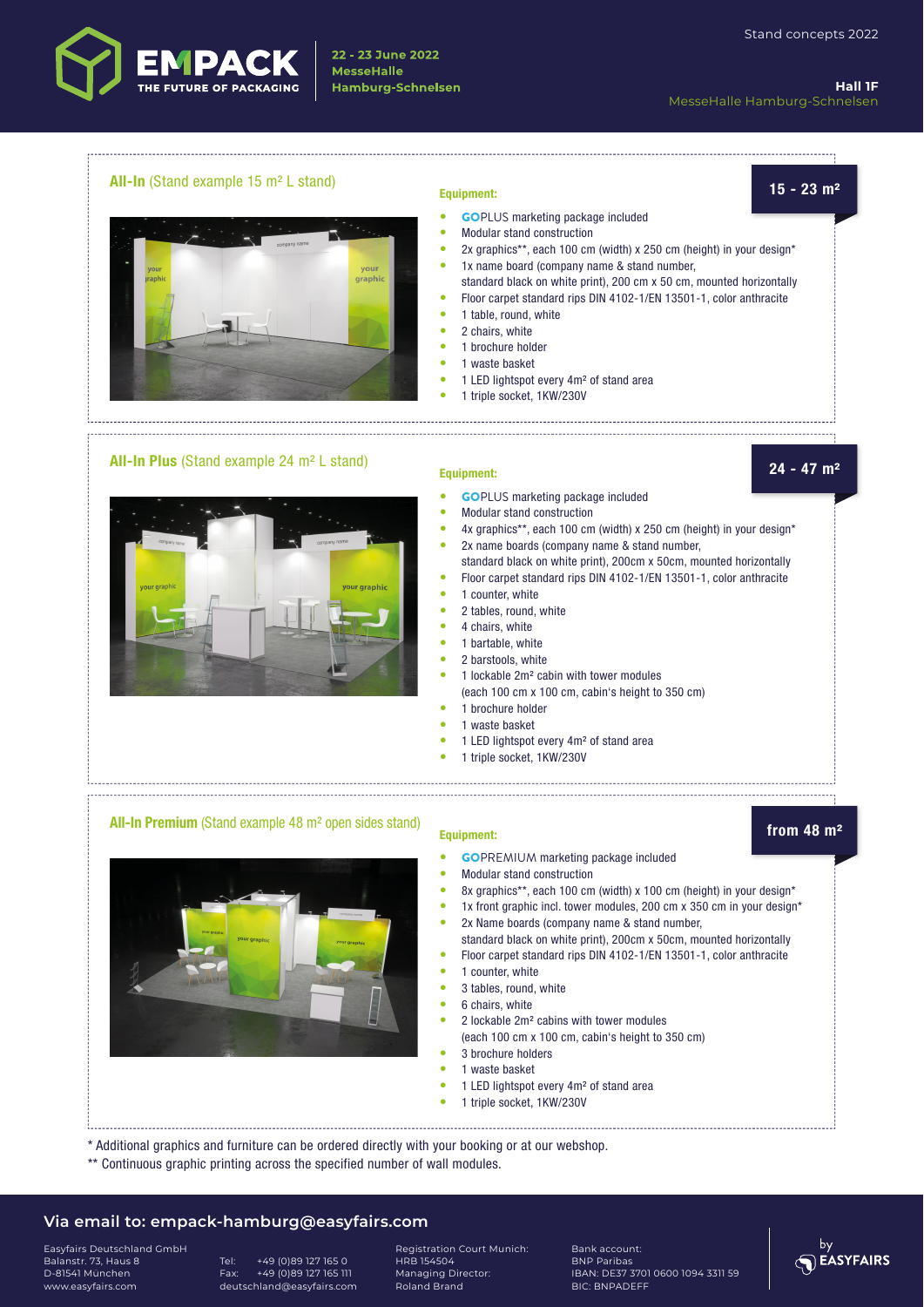# **MARKETING PACKAGES**

# GOPREMIUM



- Display your company profile online (description, products, news & jobs)
- Apply for inclusion in the Innovations Gallery
- Invite your clients and prospects
- Promote your products paper-free via Smart Badge technology\* (3 readers)
- Get the details of visitors who touched your reader with their Smart Badge
- Scan visitor badges to enrich your leads database (unlimited licences)
- Get real-time alerts when your visitors check in at the event
- Display your logo online on the exhibitor list
- Get logo visibility in visitor registration
- Maximize your visibility at the event

**GO PREMIUM EXCLUSIVE** 

## GOPLUS

- Display your company profile online (description, products, news & jobs)
- Apply for inclusion in the Innovations Gallery
- Invite your clients and prospects
- Promote your products paper-free via Smart Badge technology\* (2 readers)
- Get the details of visitors who touched your reader with their Smart Badge
- Scan visitor badges to enrich your leads database (2 licences)
- Get real-time alerts when your visitors check in at the event
- Display your logo online on the exhibitor list

\* Visitors can collect information by simply touching the reader(s) placed on your stand with their smart badge. They will receive all of the company and product information that you uploaded to My Easyfairs via email at the end of the day. One reader is included in the offer. If you are exhibiting several products you may wish to order more.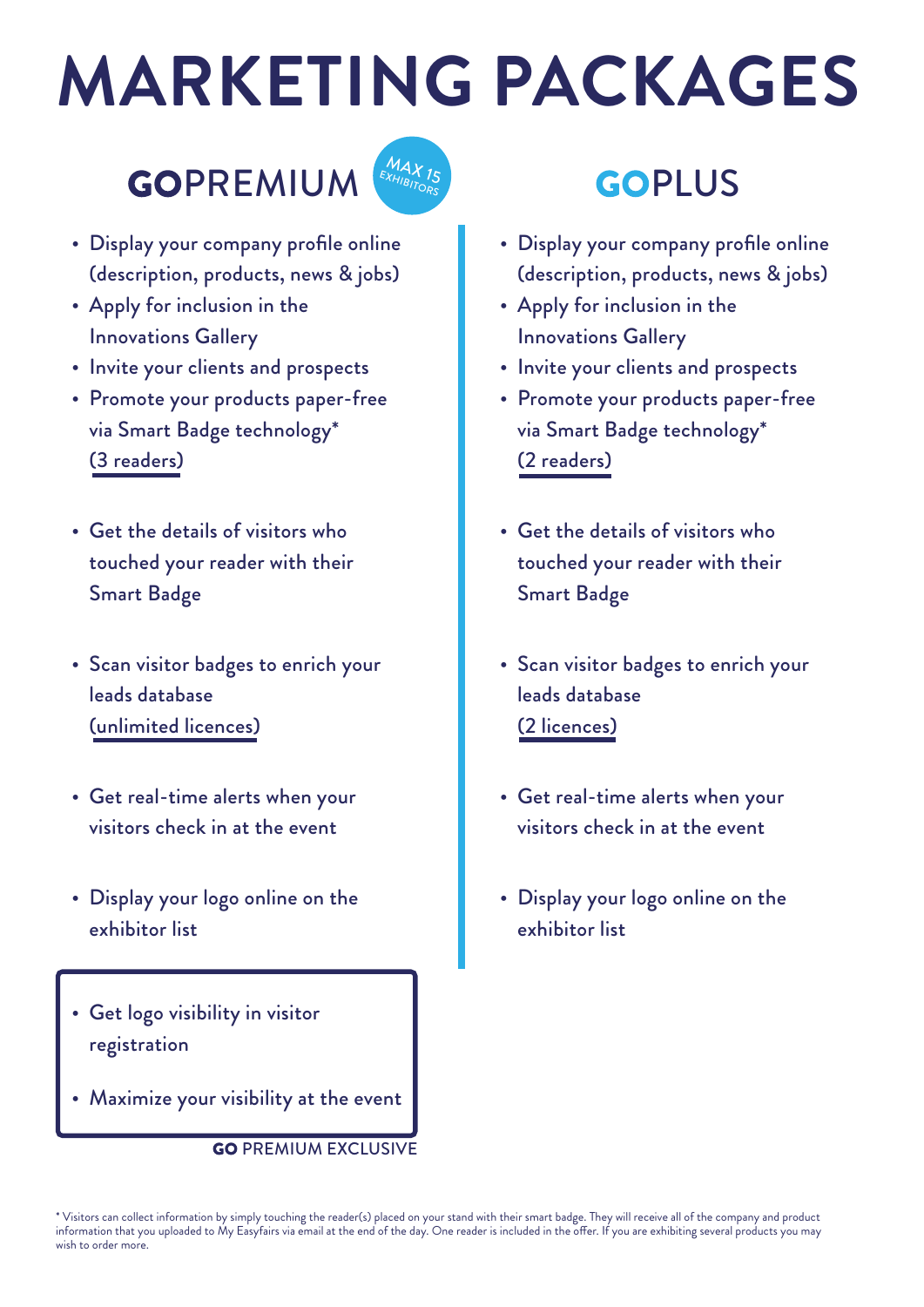

22 - 23 June 2022 **MesseHalle** 

**Hamburg-Schnelsen** 

Stand number:..............

In acceptance of the official Terms of Business of Easyfairs Deutschland GmbH (attached), we confirm that we are exhibiting at EMPACK Hamburg 2022 and herewith register the co-exhibitor(s) named below:

#### **Co-exhibitor 1**

| Company name              |  |
|---------------------------|--|
| Name for exhibitor's list |  |
| Contact person            |  |
| Job title                 |  |
| Address                   |  |
| Postal code / city        |  |
| Country                   |  |
| Phone                     |  |
| Email                     |  |
| Website                   |  |

#### Co-exhibitor 3

| Company name              |  |
|---------------------------|--|
| Name for exhibitor's list |  |
| Contact person            |  |
| Job title                 |  |
| Address                   |  |
| Postal code / city        |  |
| Country                   |  |
| Phone                     |  |
| Email                     |  |
| Website                   |  |

#### **Co-exhibitor 2**

| Company name              |            |
|---------------------------|------------|
| Name for exhibitor's list |            |
| Contact person            |            |
| Job title                 |            |
| Address                   |            |
| Postal code / city        |            |
| Country                   |            |
| Phone                     | <b>Eax</b> |
| Email                     |            |
| Website                   |            |
|                           |            |

#### **Price per co-exhibitor**

For each co-exhibiting company, the price is €495,-for stand and advertising, plus EasyGo package. All prices exclusive of VAT.

|               |                   | We hereby confirm our binding book-<br>ing for the below: | Quantity                 | Total  |
|---------------|-------------------|-----------------------------------------------------------|--------------------------|--------|
| BEST<br>VALUE | Per Co-Exhibitor: | € 495.- + EasyGo ackage                                   |                          | € 0,00 |
|               | <b>GOPLUS</b>     | € 1,700.-                                                 |                          | € 0,00 |
|               | <b>GOPREMIUM</b>  | € 2.800.-                                                 |                          | € 0.00 |
|               |                   |                                                           | Total<br>(excl. 19% VAT) | € 0,00 |

The services are described in detail on the EasyGo form. It is also possible to book GoVisibility or GoLeads for €1,000.-/1,200.-.

#### Services included for co-exhibitors

#### **General services**

. Authorisation to exhibit on the stand  $\Omega$ f main exhibitor

- Name board
- Listing in exhibitor catalogue / onsite floor plan
- · "My Easyfairs" account

#### **Marketing services (print)**

- Listing in exhibitor catalogue
- Listing in the product catalogue
- 400 admission tickets for your partners (plus digital)

#### EasyGo package (depending on the package variant)

- Your company profile online
- Your products/services online
- · Highlight a product online
- Lead generation
- · and much more ...

We herewith order the above described products and services in acceptance of the official Terms of Business of Easyfairs Deutschland GmbH (attached).

Legally binding signature and company stamp

Place Date

### Via email to: empack-hamburg@easyfairs.com

**Fasyfairs Deutschland GmbH** Balanstr. 73, Haus 8<br>D-81541 München www.easyfairs.com

Tel:  $+49(0)891271650$ +49 (0)89 127 165 111 Fax: deutschland@easyfairs.com

Registration Court Munich: HRB 154504 Managing Director: Roland Brand

Bank account: **BNP Paribas** 

IBAN: DE37 3701 0600 1094 3311 59 BIC: BNPADEFF

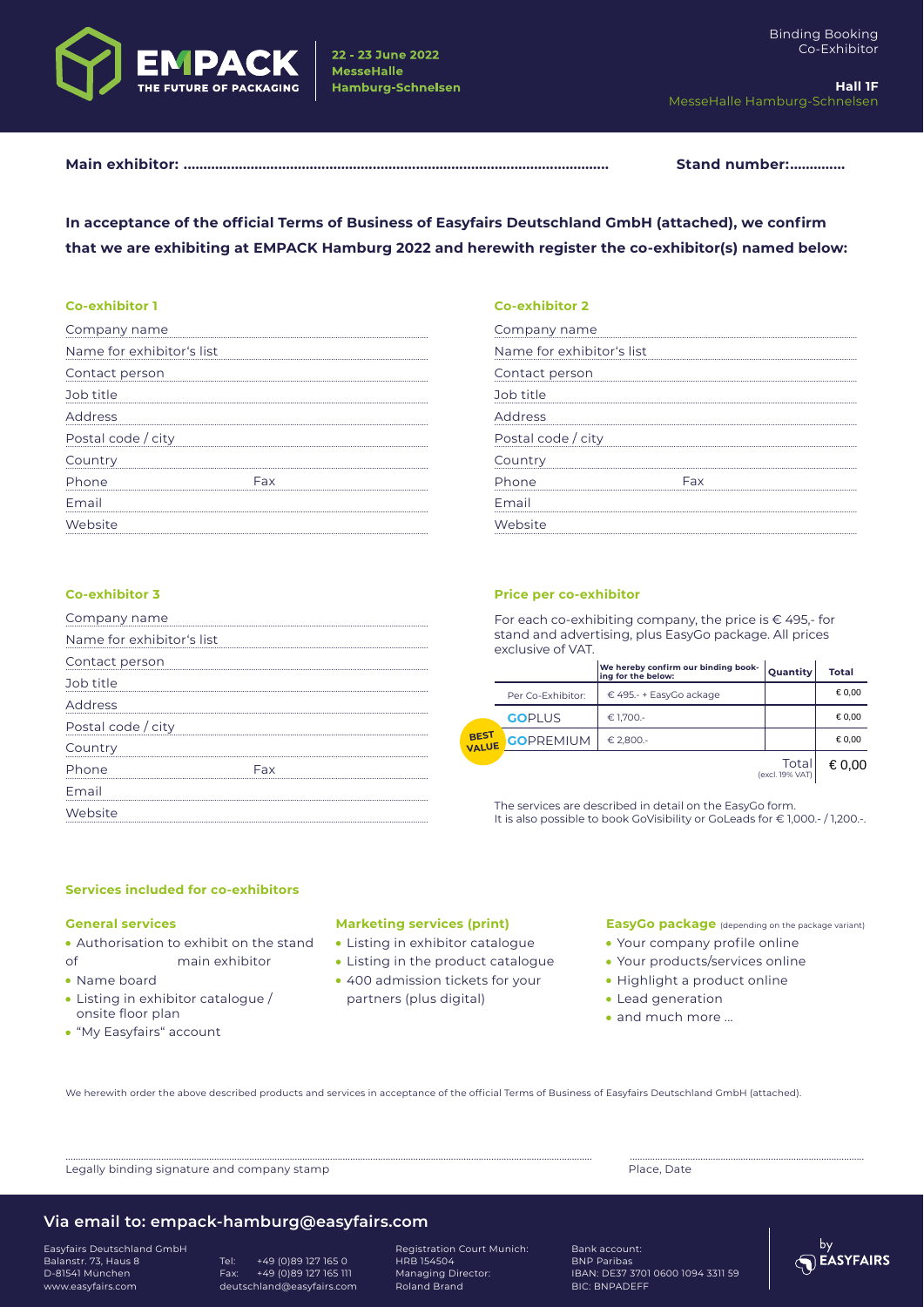

Please select the following industry descriptions and product categories that apply to your company. These information appears in the exhibitor catalog on the trade fair website, so that your potential customers get a better overview of your company's products and services!

#### **Please select up to 7 categories.**

#### **1. Packaging**

- □ Boxes
- $\Box$  Flexible packaging
- $\Box$  Bags
- $\Box$  Crates
- Pouches
- **□** Blister packaging
- □ Bottles
- $\Box$  Cans
- □ Tinned/Canned goods
- Big Bags, Container
- **□** Smart packaging

#### **2. Packaging material**

- $\square$  Metal
- □ Paper & carton
- $\Box$  Plastic
- Wood
- Composite material
- $\Box$  Functional packaging
- Biodegradable packaging material

#### **3. Components**

- **□** Adhesives and glues
- $\Box$  Chains
- □ Caps & Closure parts
- □ Foils
- $\Box$  Filling & stuffing material
- $\square$  Tapes
- $\Box$  Printing inks and varnishes

#### **4. Packaging machines & technology**

- Adhesive technology & machines
- □ Folding machines
- □ Conveyor belts
- $\Box$  Packaging machines:
- Banding machines,
- Palletizing machines, Strapping machines
- $\Box$  Filling and capping machines  $\Box$  Conveying and liffting systems
- **D** Packaging lines
- □ Packaging automation
- $\Box$  Recycling machines

#### **5. Control systems**

- Weighing technology
- □ Counting machines & sensors
- $\Box$  Packaging inspection / quality inspection
- □ Inspection control

#### **6. Marking, labeling, printing systems & technology**

- Barcode systems
- $\Box$  Labeling systems
- □ Consumables (labels, barcodes)
- $\Box$  Printing technology and printing software
- Wide format printer
- 3D printer
- $\Box$  Pre-packaging software

#### **7. Printing and labeling machines**

- $\Box$  Flexographic printing machines and equipment
- $\Box$  Ink grinders and ink mixers
- □ 3D and 4D printer
- Gravure printing machines
- $\Box$  Digital printing machines
- $\Box$  Screen printing machines
- $\Box$  Inkjet printing machines
- $\Box$  Thermal relief printing machines
- $\Box$  Laser printing machines

#### **8. Services**

- Brand management
- **Packaging design**
- Contract packaging and finishing
- **n** Packaging consulting
- **Print and labeling consulting**
- $\blacksquare$  Associations

#### **Via email to: empack-hamburg@easyfairs.com**

Easyfairs Deutschland GmbH Balanstr. 73, Haus 8 D-81541 München www.easyfairs.com

Tel: +49 (0)89 127 165 0 Fax: +49 (0)89 127 165 111 deutschland@easyfairs.com Registration Court Munich: HRB 154504 Managing Director: Roland Brand

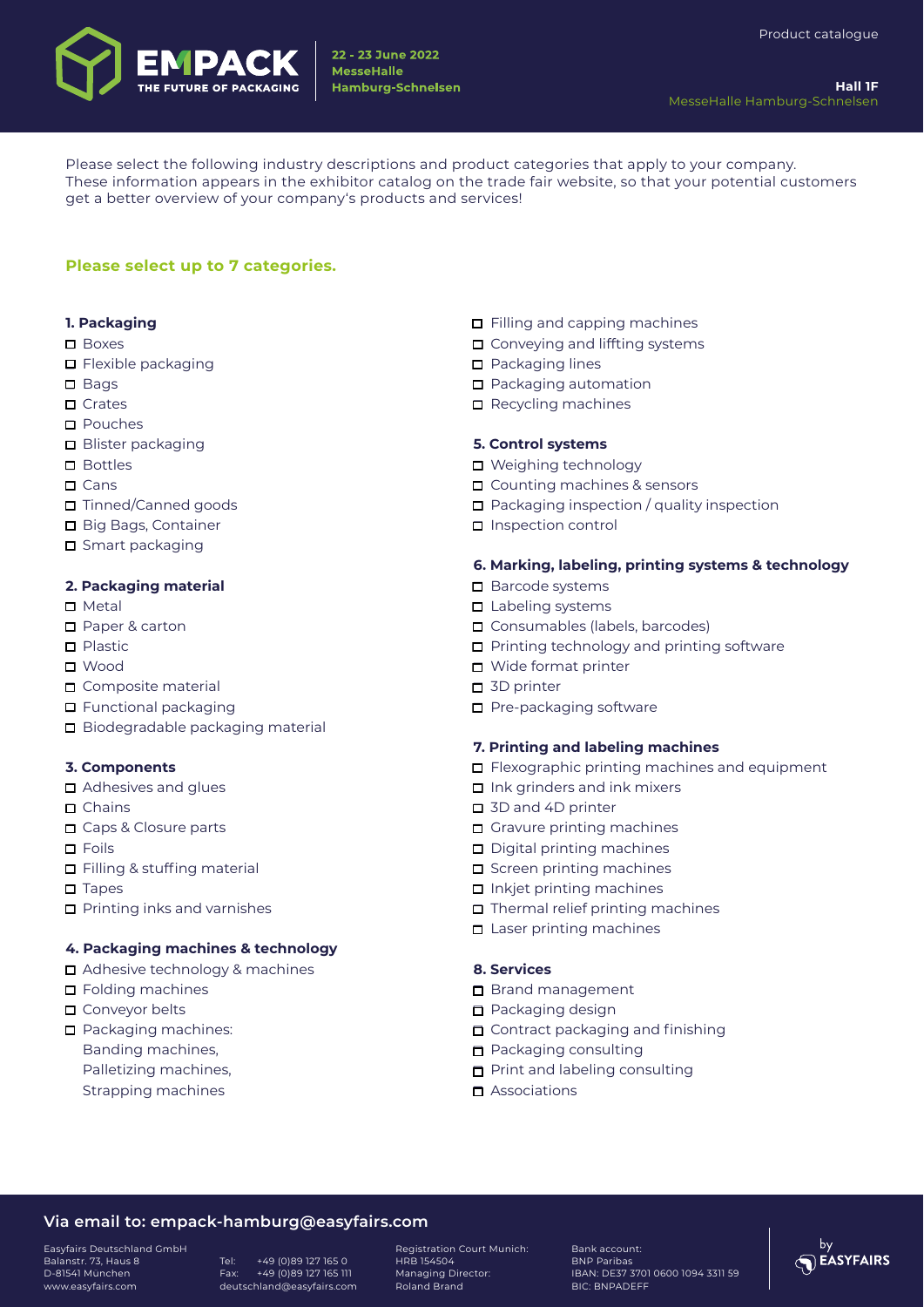

Put your company on the scene as part of EMPACK Hamburg 2022 and Logistics & Distribution Hamburg 2022.

#### Advertising media and marketing services for exhibitors

|                        | <b>Service</b>                                                                                                                                                                                                                                                                                                                          | <b>Availability</b>       | <b>Price</b>            |
|------------------------|-----------------------------------------------------------------------------------------------------------------------------------------------------------------------------------------------------------------------------------------------------------------------------------------------------------------------------------------|---------------------------|-------------------------|
| Hier könnte ihr Firmer | <b>Lanyards</b><br>Increase your visibility at the show<br>• Lanyard with your logo and company name<br>• Every visitor visibly carries the visitor's badge with your lanyard<br>• The exhibitor has to produce the lanyards<br>• Distribution by the registration staff is included in the price                                       | EXCLUSIVE<br>1/1          | € 2,500 .-              |
|                        | <b>Tote bags advertisement</b><br>Welcome the visitors with a practical bag branded with your company<br>logo.<br>• Tote bag as a durable advertising medium<br>• The exhibitor has to produce the bags<br>• Distribution by the registration staff is included in the price                                                            | EXCLUSIVE<br>1/1          | € 2,500.-               |
|                        | Service Cars / exhibits in front of the entrance north<br>Reach visitors before the show in the outdoor area.<br>Drop off your service car or exhibit in front of the main entrance and guide the<br>visitors to your stand. The special advertising space is visible from afar and gua-<br>rantees the attention of your target group. | 4/4                       | € 1,500.-               |
|                        | <b>Company and product presentation</b><br>30 minutes lecture at the SolutionCenter stage<br>• Equipment with technical standard equipment<br>• Advertising opportunity with company roll-up at the stage during the<br>lecture<br>• Promotion of the presentation over the following channels:                                         |                           | € 500.-<br>(per speech) |
|                        | Banner on the trade show website and social media post:<br>Advertising banner: 640 x 80 px (4 weeks term)<br>Social media post: 1 post per month (3 months before the trade show)<br>400 characters including spaces + company logo with link                                                                                           | 20/20                     | € 850.                  |
|                        | <b>Editorial contribution to the blog</b><br>Write a professional contribution for our blog and increase the reach<br>of your company.<br>• Incl. image, linking possible<br>• 4,000 - 5,000 characters incl. spaces<br>• Promotion via all social media channels                                                                       |                           | € 500.-                 |
|                        |                                                                                                                                                                                                                                                                                                                                         | Total:<br>(excl. 19% VAT) | € 0,00                  |

We herewith order the above described products and services in acceptance of the official Terms of Business of Easyfairs Deutschland GmbH (attached).

Legally binding signature and company stamp **Place, Date of the State of the State Australian** Place, Date

................................................................................................................................................................................................................. .............................................................................................

#### **Via email to: empack-hamburg@easyfairs.com**

Easyfairs Deutschland GmbH Balanstr. 73, Haus 8 D-81541 München www.easyfairs.com

Tel: +49 (0)89 127 165 0 Fax: +49 (0)89 127 165 111 deutschland@easyfairs.com

Registration Court Munich: HRB 154504 Managing Director: Roland Brand

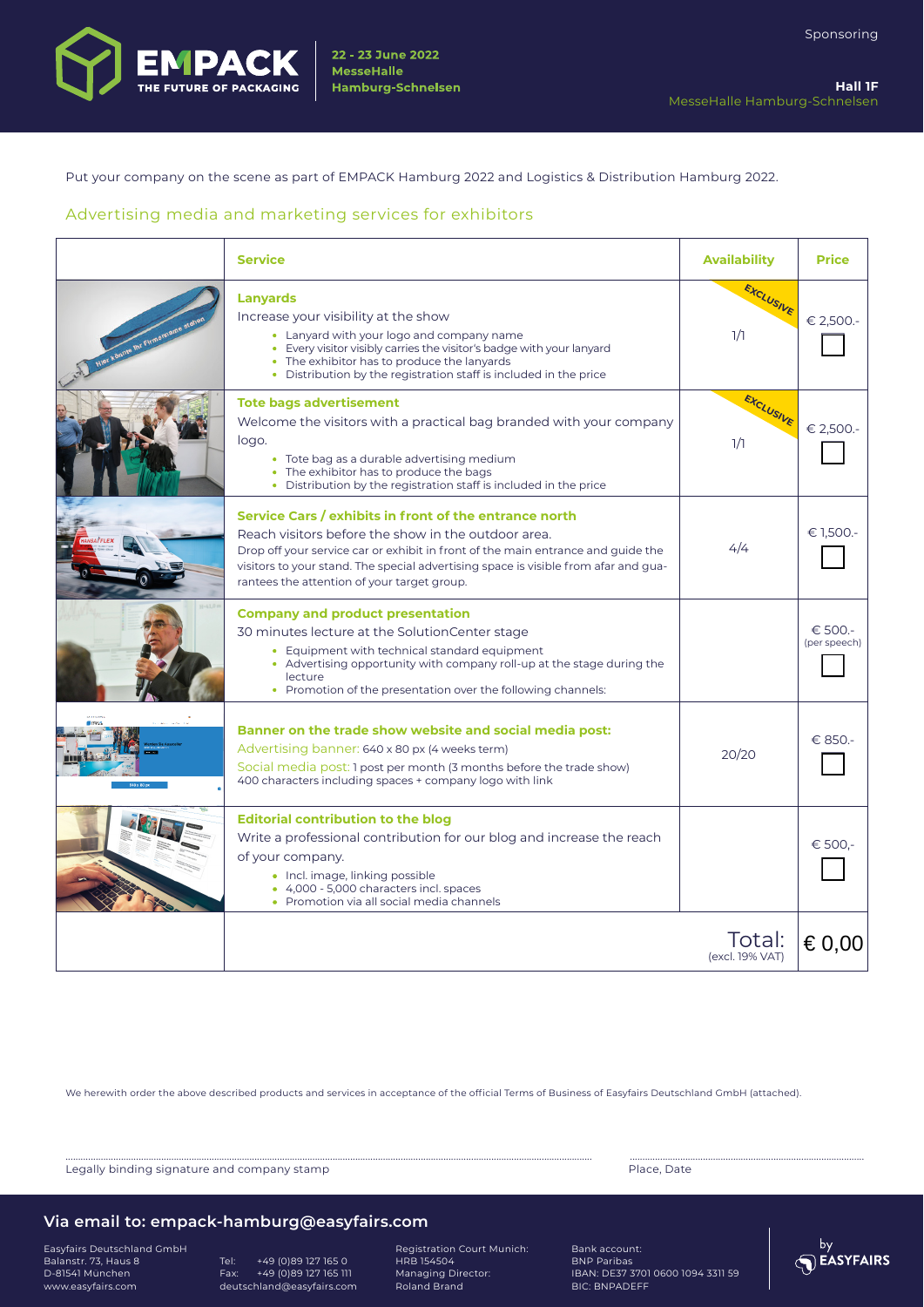#### **1. General**

The following terms and conditions for participants apply to the rental of exhibition space and the related performance of other services (stand construction, sponsoring and promotion facilities) by Easyfairs for exhibitors unless otherwise agreed in writing by the contracting parties.

#### **2. Registration**

Exhibitors may only register by completing all parts of the enclosed form, possibly ordering other services, and accepting the terms and conditions for participants which are laid down here and the Technical Guidelines which will be issued subsequently. The form should be validly signed and sent to: Easyfairs Deutschland GmbH, Balanstr. 73, Haus 8, 81541 München, Germany.

The items exhibited, as well as the presentations of products and services, relate to the actual or potential technologies and/or services of the respective segment of industry, for which the exhibition is being held. The items exhibited and the presentations carried out by the exhibitors must apply exclusively to this theme. The exhibits must be identified by a full description and, in the case of equipment and machines. the weight and height must also be specified. To ensure accuracy, brochures and production descriptions must be submitted to the organisers on request. Conditions or provisions included in the registration will not be taken into consideration. The minimum stand size is 12 square metres. Smaller spaces will only be allocated, if such spaces result unavoidably during the planning process. In calculating prices, each part of a square metre will be charged as a full square metre. Any areas which are not right-angled will be calculated by standardising them as though they were rightangled. Projections, pillars, columns and areas for utility connections will be included in the calculation of the space. Special requests concerning location, which will be taken into consideration where possible, do not constitute a requirement for participation. Exclusion of competition will not be accepted. Registration is binding, irrespective of notification of approval of an exhibitor on the part of the organisers. The registration will not come into force until it is received by the organisers and is binding up until notification of approval or conclusive non-approval. The exhibitor explicitly understands and agrees that the personal data notified with the registration will be stored, processed or passed on – including by the use of automatic data processing systems – in accordance with BDSG (German Data Protection Act), provided this is necessary solely for business purposes. Each exhibitor will receive two exhibitor's passes free of charge. Additional exhibitor's passes may be granted by the organisers, but no legal entitlement exists in this respect.

#### **3. Approval**

Exhibitors are manufacturers, retailers, trading companies, publishers and associations. As a general rule, only those exhibitors will be approved who register products and services which are relevant to the event and fulfil the requirements under Clause 2. The decision regarding the right to participate of an exhibitor or an exhibit is made by the organisers, if necessary after a hearing. There is no legal entitlement to approval. Exhibitors who have failed to fulfil their financial obligations to the organisers or who have breached the terms and conditions of participation, the Technical Guidelines or legal requirements, may be excluded from participation. Approval as an exhibitor with the items to be exhibited and the intended technical demonstrations and presentations of services will be confirmed in writing and applies only to the exhibitor named therein. The exhibition contract and any agreements for other services between Easyfairs and the exhibitor become legally binding as soon as the approval is sent. Any other services can only be agreed in conjunction with conclusion of the exhibition contract. The approval will include a plan of the exhibition hall on which the position of the stand will be clearly marked. If the content of the stand confirmation differs from the information contained in the exhibitor's registration, the agreement will come into force on the basis of the stand confirmation, unless revoked in writing by the exhibitor within two weeks. The organisers are entitled to revoke the approval granted, if it was issued on the basis of false assumptions or false information or if the requirements for approval subsequently cease to apply.

The organisers may allot the exhibitor a stand at a different

location, if circumstances make this mandatory and provided the exhibitor can reasonably be expected to accept such change. The organisers must state the reasons for the reallocation. The organisers reserve the right to move the entrances and exits to the exhibition grounds and the halls, as well as the aisles.

#### **4. Terms of Payment**

The invoice for participation will be issued to the exhibitor following approval and allocation of a stand. Any complaints must be made in writing immediately on receipt of the invoice. Objections raised at a later date will not be accepted. 50% of the amount of all participation invoices issued by the organisers falls due without any deductions as soon as the invoice is received and is payable no later than 10 days from the date of the invoice. The remaining 50% must be paid no later than 90 days before the exhibition opens. All invoices issued after "90 days before the exhibition opens", are immediately due and payable in full (100%). Separate invoices are issued for other services or supplies which are ordered separately at a later point in time. Such invoices are due from the date of delivery or provision of the service, but no later than upon receipt of the invoice and payable within 30 days of receipt of the invoice. If registration takes place after the deadline "90 days before the exhibition opens", the invoice is due either by the date specified in the invoice, or otherwise immediately and must be paid in full no later than 10 days from the date of the invoice. The fees for services are printed on the respective order forms. In cases where invoices are sent to a third party, on the instruction of the exhibitor, the exhibitor remains liable for their payment. Payments, quoting the invoice number and the event to which they relate, should be sent to: Easyfairs Deutschland GmbH, Balanstr. 73, Haus 8, 81541 München, Germany, and credited to the respective account shown on the invoice. The agreed terms of payment must be observed. If the invoiced amounts are not received on time in the account of the organisers, the latter will be entitled to demand, without prior notice, default interest of 8 per cent p.a. until receipt of the payment by the company, or otherwise 5 per cent p.a. above the baserate under § 247 BGB (German Civil Code). In the case of non-observance of the dates for payment (or incomplete payment for the space) by the exhibitor, the organisers may cancel the approved space in its entirety and dispose of it as they see fit. Regarding compensation, Clause 6 of the terms and conditions applies. In addition, should the payment of 100 per cent of the stand rental not be received by the date for payment specified in the invoice, the stand may not be opened. In the event that any or all obligations are not fulfilled by the exhibitor, the organisers are entitled, by virtue of the right of lien, to retain any stand equipment or exhibition materials brought by the exhibitor. § 562 a BGB (German Civil Code) does not apply, unless sufficient security already exists. If payment is not received within the period prescribed, the organisers are entitled to sell the retained items by private contract, after giving due notifi cation in writing. The organisers do not accept liability for loss of and/or damage to the items retained.

#### **5. Co-Exhibitors**

It is not permitted to transfer an allotted stand or parts thereof, whether for a fee or free of charge, to a third party. No promotion or advertising activities may be carried out on the stand for products or companies whose names do not appear in the approval. If a co-exhibitor is to be incorporated, the exhibitor must make an application to the organisers. The co-exhibitor is subject to the same terms and conditions as the main exhibitor. The co-exhibitor must pay the indicated co-exhibitor fee. Moreover, the stand's main exhibitor still remains liable for the co-exhibitor fee. The incorporation of a co-exhibitor entitles the organisers to terminate the contract with the main exhibitor without notice and to have the stand cleared at the expense of the main exhibitor. The exhibitor waives its rights in this respect, on the grounds of unauthorised independent action. The main exhibitor is not entitled to any compensation claims. Co-exhibitors are deemed to be any and all exhibitors who appear or exhibit on the stand alongside the main exhibitor. They are also considered to be co-exhibitors, when they have close economic or organisational ties with the main exhibitor. Company representatives will not be approved as co-exhibitors. Additional representatives of manufacturers of such equipment, machines or other products as are required

but not offered for the demonstration of an exhibitor's products, are not considered to be co-exhibitors.

#### **6. Withdrawal / Termination**

Withdrawal from or a reduction in the size of the stand by the exhibitor is no longer possible after approval, unless this is due to gross negligence or intent on the part of Easyfairs or the provisions of §§ 323, 324, 326 BGB (German Civil Code) were applicable. The same applies to any other additionally agreed services (service packages, sponsoring and promotion facilities). The participation fee and the cost of the services actually provided must be fully paid. The reallocation of unoccupied spaces by the organisers does not release the exhibitor from its obligation to pay. However, Easyfairs explicitly agrees that the rental contract and any other additionally agreed services may be annulled in writing up to and including six months before the start of the exhibition in return for a flatrate compensation payment of 40 per cent of the total amount of the net basic rental, plus incidental costs and the net costs of any other agreed services. In accordance with Clause 4 (Terms of Payment), any remaining advance payment will be refunded to the exhibitor. Should a co-exhibitor fail to participate, the co-exhibitor fee must still be paid in full. The withdrawal and non-participation of the main exhibitor simultaneously results in the exclusion of the co-exhibitor and revocation of its approval. Easyfairs is authorised to terminate the contract concluded without observing any period of notice and notwithstanding the further liability of the exhibitor for the full rental and the costs incurred, if the exhibitor fails to fulfil the contractual obligations arising from the contract or the supplementary provisions within an additional period set. This also applies, if the conditions for concluding the contract do not or no longer apply to the exhibitor and, in particular if the exhibitor has altered its manufacturing programme in such a way that it is no longer consistent with the theme of the exhibition for which the exhibitor has rented the stand area. The same applies if the exhibitor's financial circumstances have deteriorated, if it has discontinued its payments or an application has been made for instituting legal insolvency proceedings against its assets, or if the exhibitor's company is in liquidation and if, upon conclusion of the contract, the organisers learn that their claim for payment is jeopardised due to the exhibitor's poor financial situation. If the facts inducing Easyfairs to terminate the contract come to its knowledge within 6 months before the start of the exhibition, then Easyfairs is entitled to a lumpsum compensation of 40 per cent. Should the information come to the notice of Easyfairs after six months before the start of the exhibition, the compensation will amount to 100 per cent of the net basic rent plus incidental costs and the net costs of any other agreed services. Where the organisers claim lumpsum compensation, the exhibitor will remain at liberty to prove that no or substantially lower expenses have been incurred by the organisers.

#### **7. Exhibitor's Products, Sales Regulations**

Products or services which are not listed in the approval may not be exhibited or offered. Any products not approved may be removed by the organisers at the exhibitor's expense. The operation and demonstration of exhibited articles may only take place within the scope of the approved standards.

#### **8. Advertising on the Exhibition Grounds**

Exhibits, printed matter and advertising materials may be displayed only within the rented stand but not be distributed in the aisles or in the exhibition grounds. The only exhibitionrelated advertising by the exhibitor which will be permitted is that which does not contravene legal regulations or offend common decency or which is not of an ideological or political nature. The organisers are entitled to prohibit the distribution and displaying of advertising materials which may give cause for complaint. They are also entitled to place any supplies of such advertising materials in safe custody for the duration of the event. In the case of con travention of these regulations, the organisers may intervene and require alterations to be made.

#### **9. Warranty, Liability, Compensation for Damages, Limitation Period**

**9.1.**

Limitations of liability, exemptions of liability, preclusive time